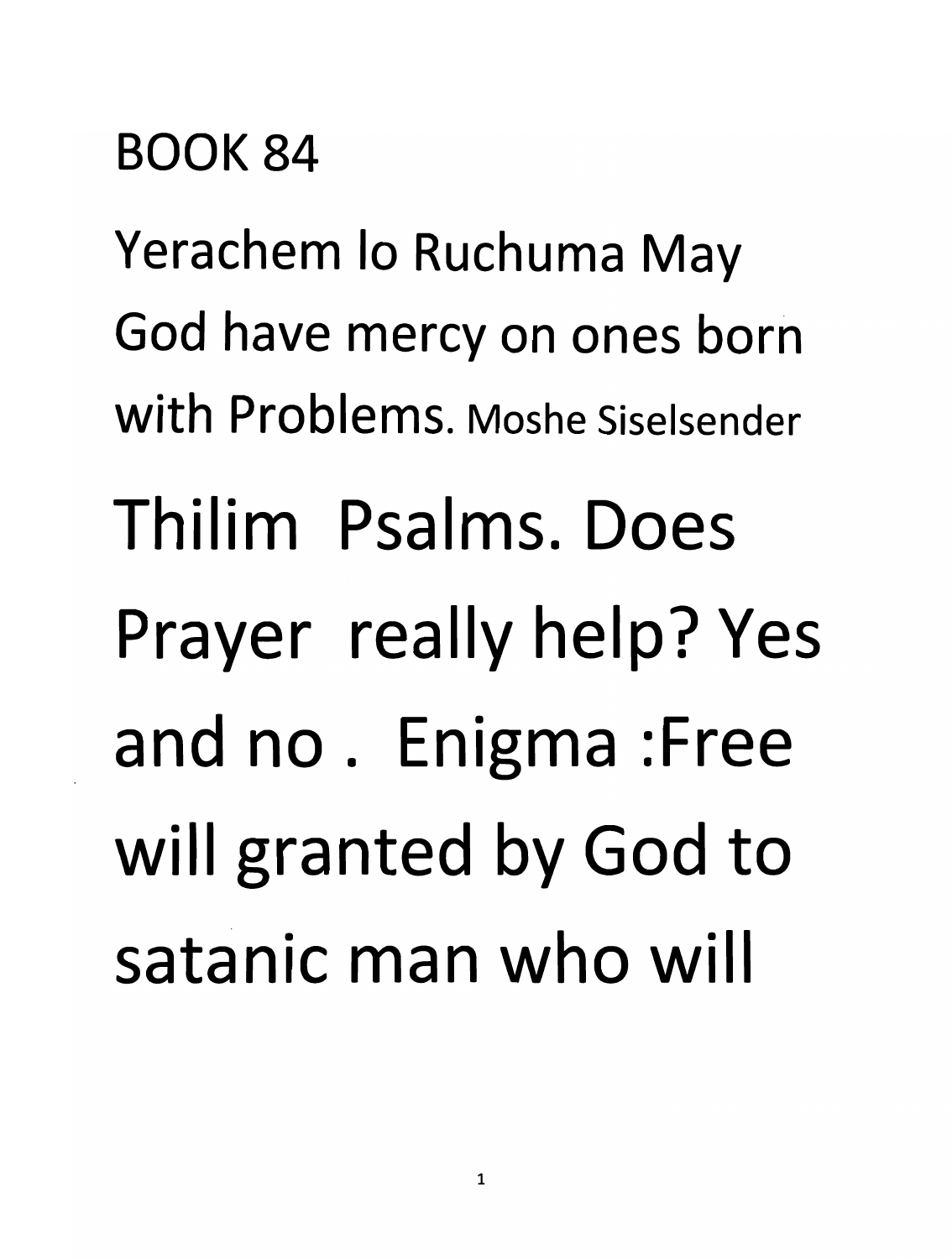destroy the weak. Where is God? vis -a-vis God's rescue of the victims ???? Yes and no. No one can depend that God will come to the rescue. One must prepare for the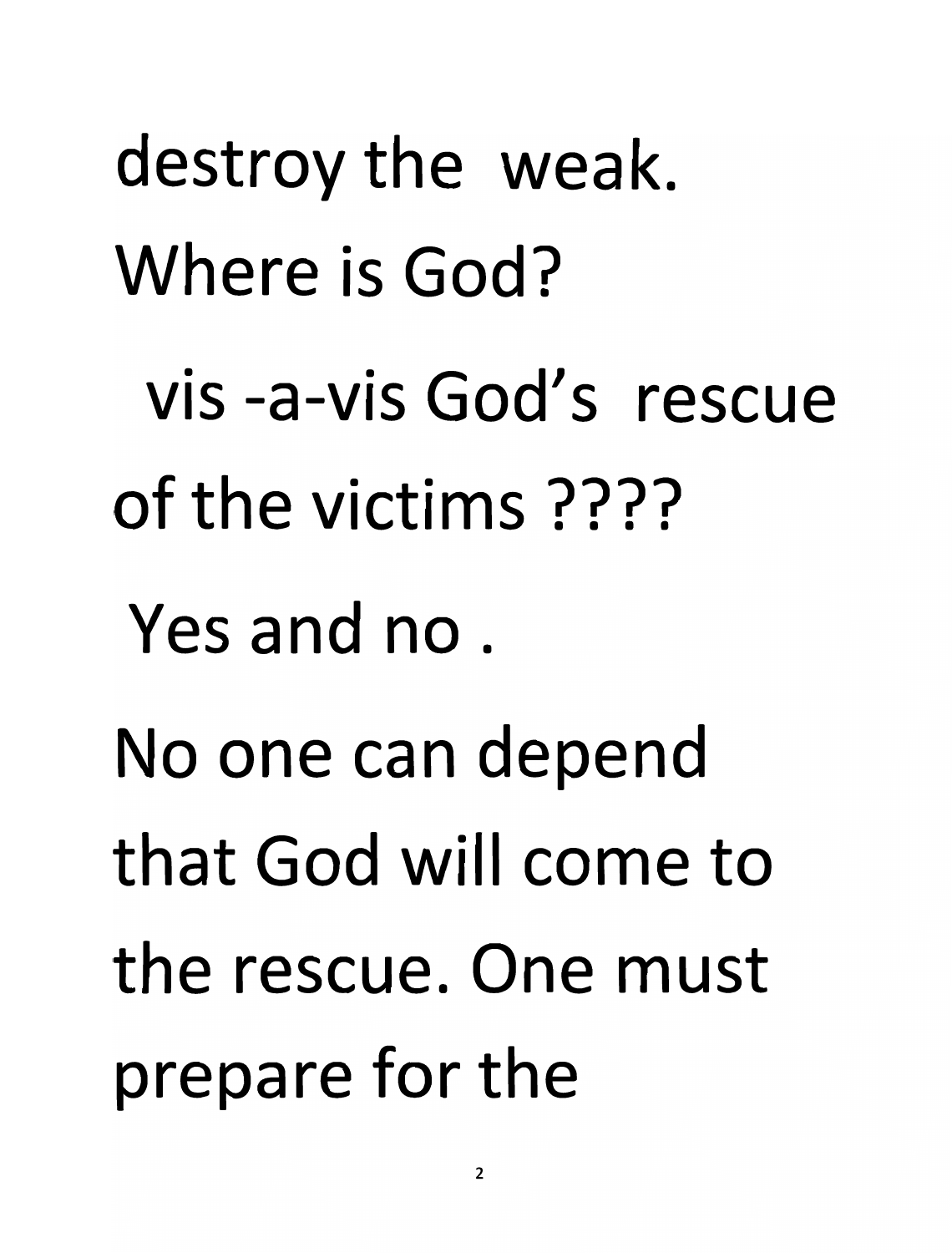*contingency that God will not come to the rescue. Why ? This is part of the mystery of God. No one ever knew God's ways. Yes, God exists God has the power to intervene. However no one ever*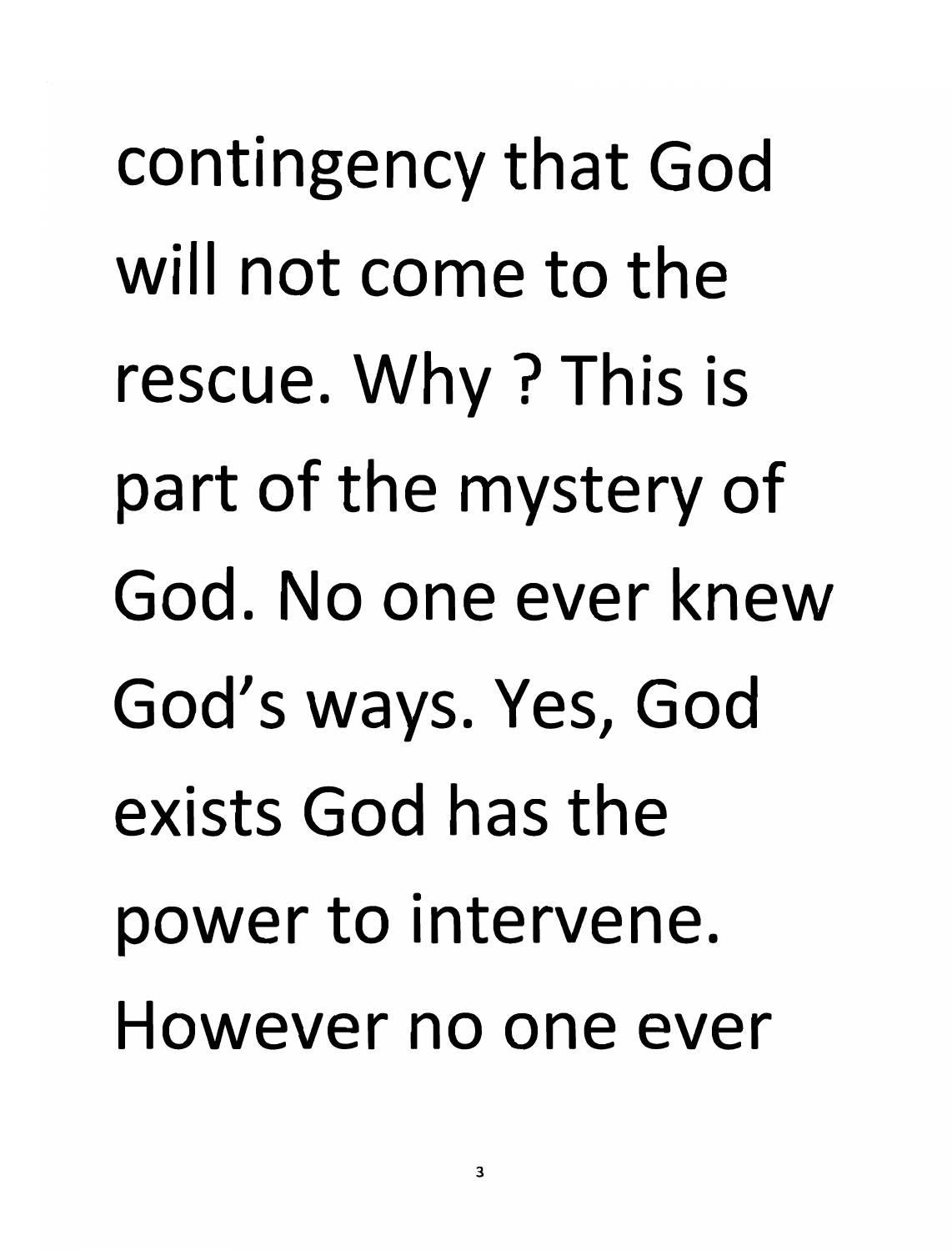knew what God would elect to do. Chapterl5 TRANSLATION COMMENTARY Individuals who deny their Divine historical roots -Torah Written and Oral from Sinai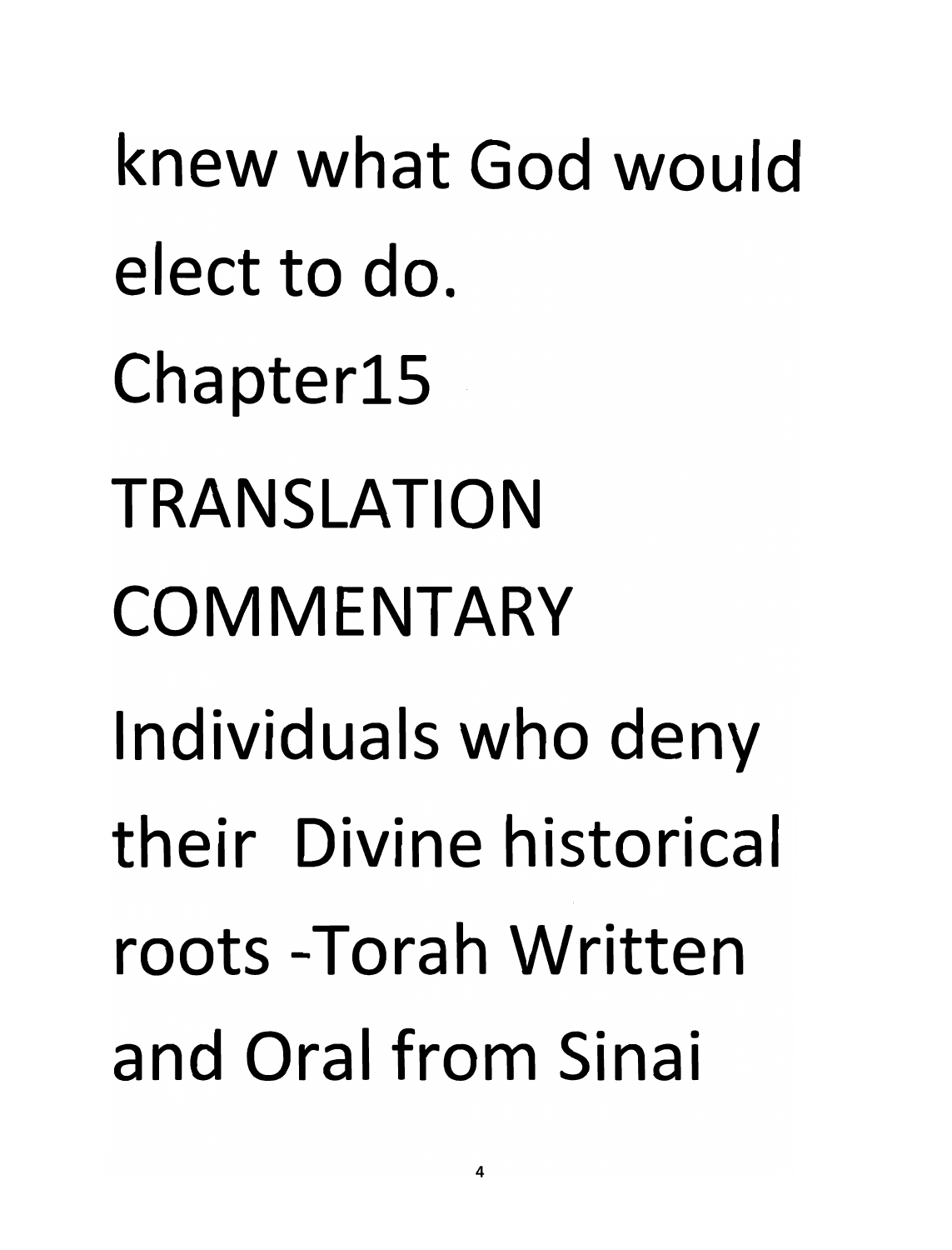3400 years ago have no future or rights no Today no Tomorrow. Every honest person must destroy any form of recognition to Unesco that grants them any authority.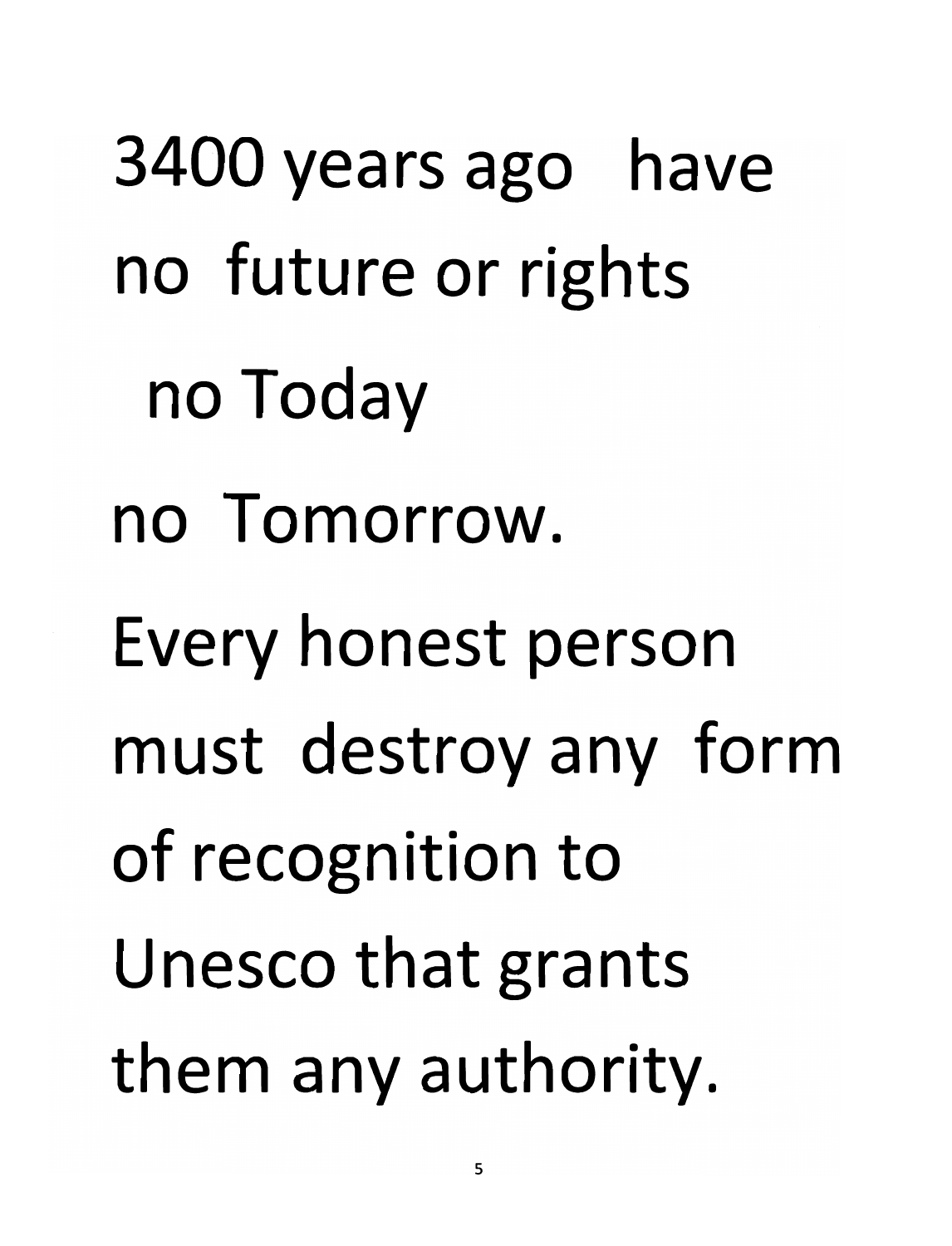UNESCO passed a resolution denying Jews a historical link to  $Jerusalem - They$ denied the existence of 4000 years of History. They Denied 4000 years of Jewish residence in the Holy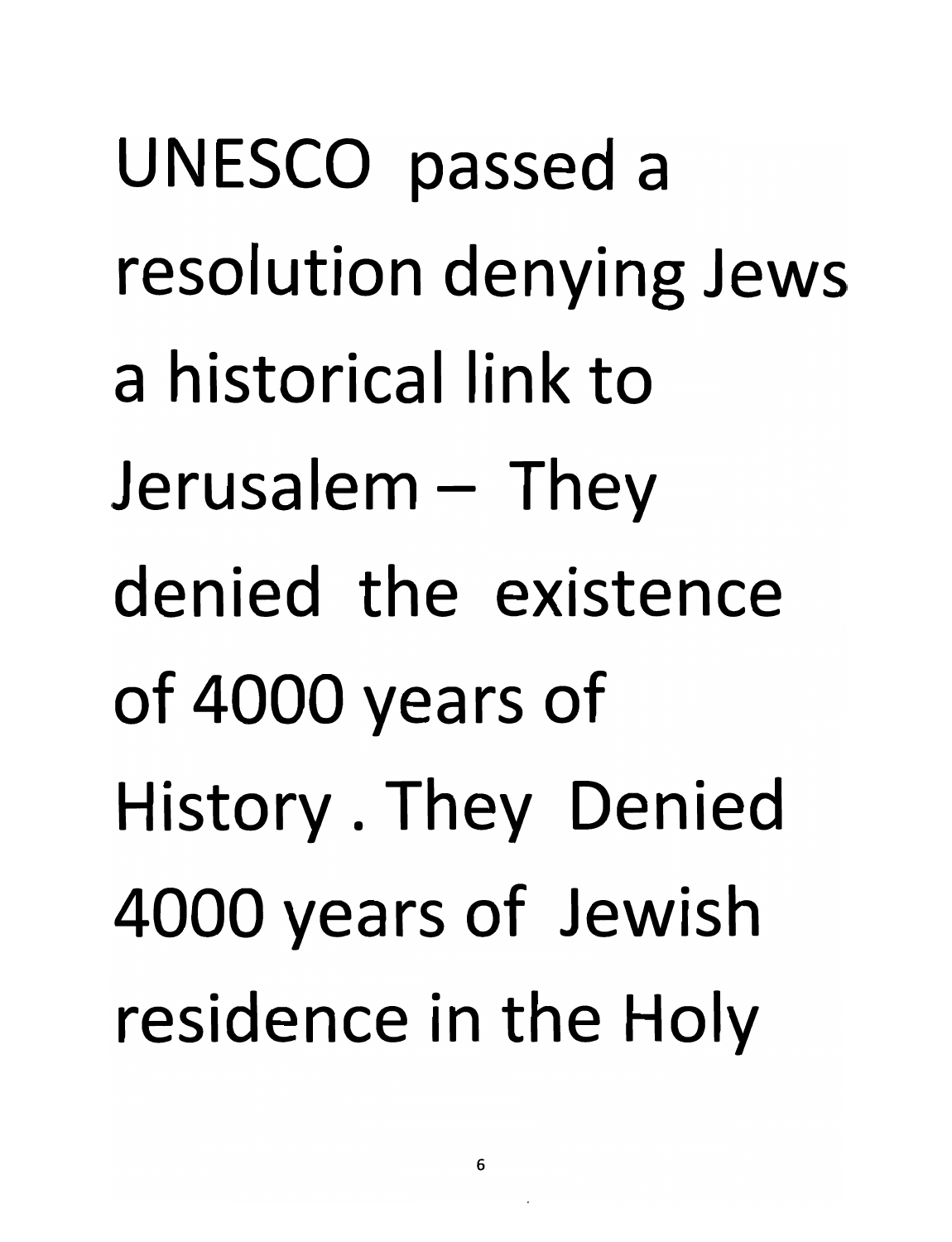*land. They Denied the existence of Solomon's Holy Temple 3000 years ago even though there exists proof from the Bible historical sources and archeology . They Denied the existence*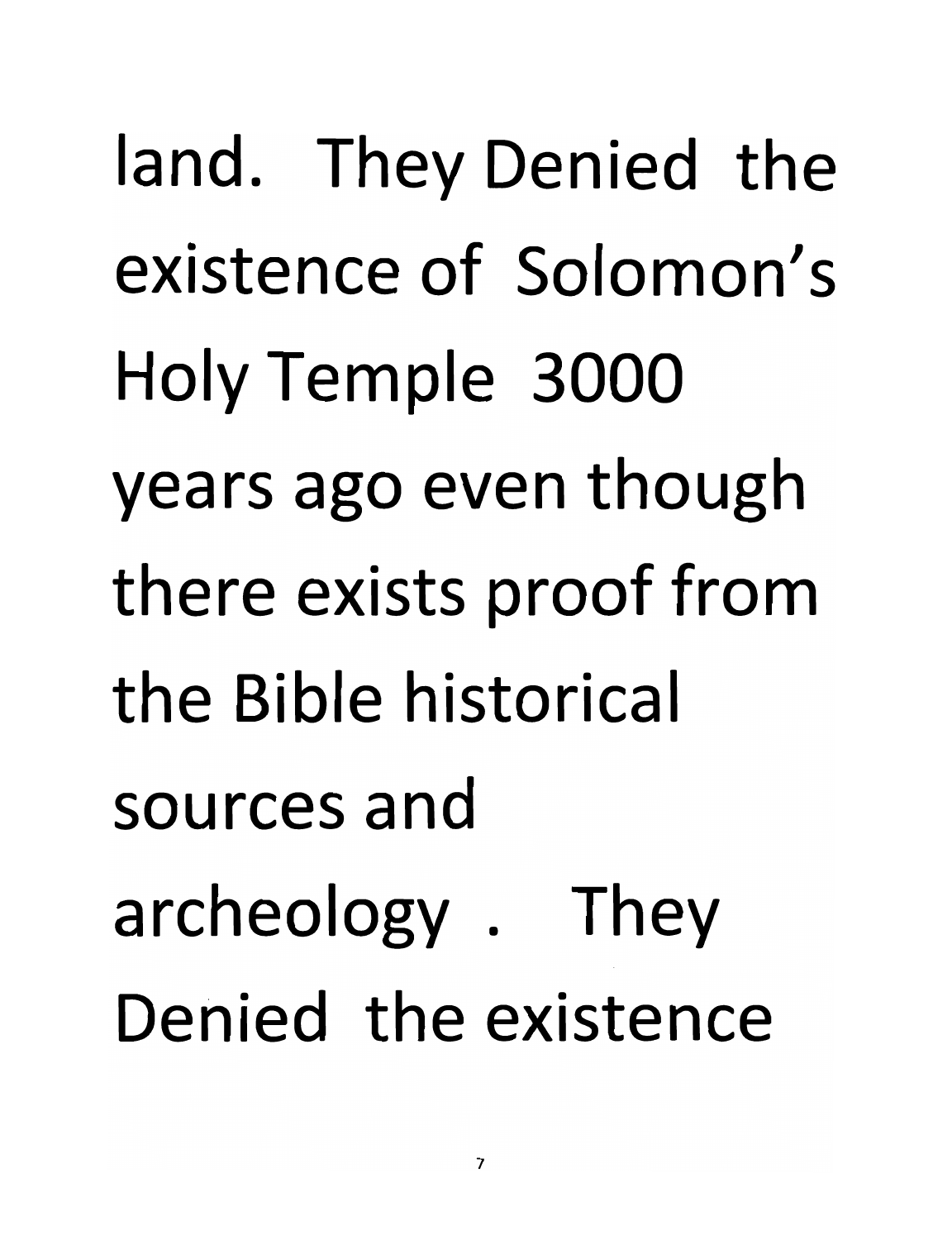of the Second Temple They denied the existence what Muslims themselves admitted that the Mosqes on the Temple Mount are the continuation of the Jewish Temples that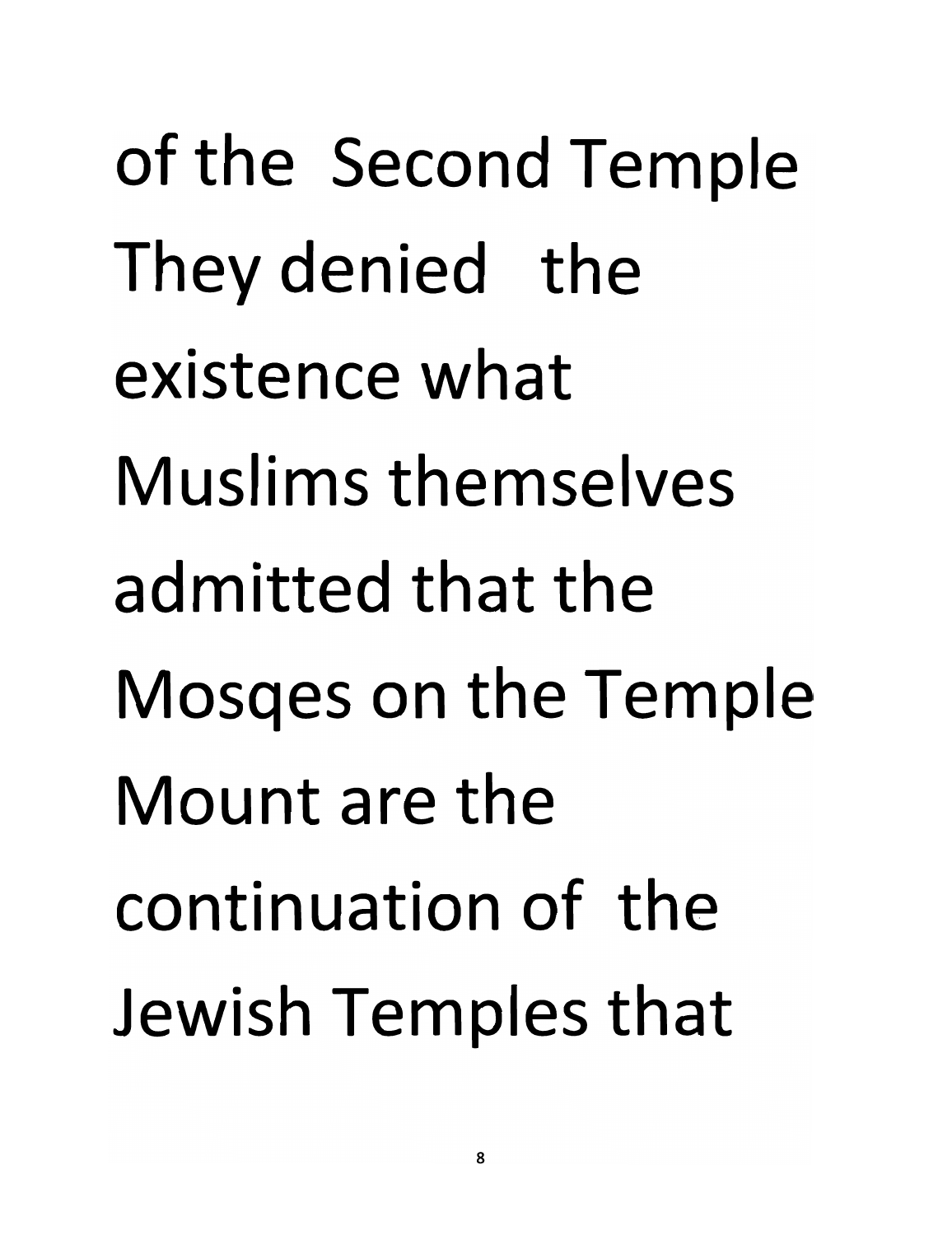*stood on that site. That is carved on the walls of a mosque a few miles from Jerusalem . Israel must respond by annexing the entire Yehudah and Shomron The hell with the Arabs The HELL WITH those*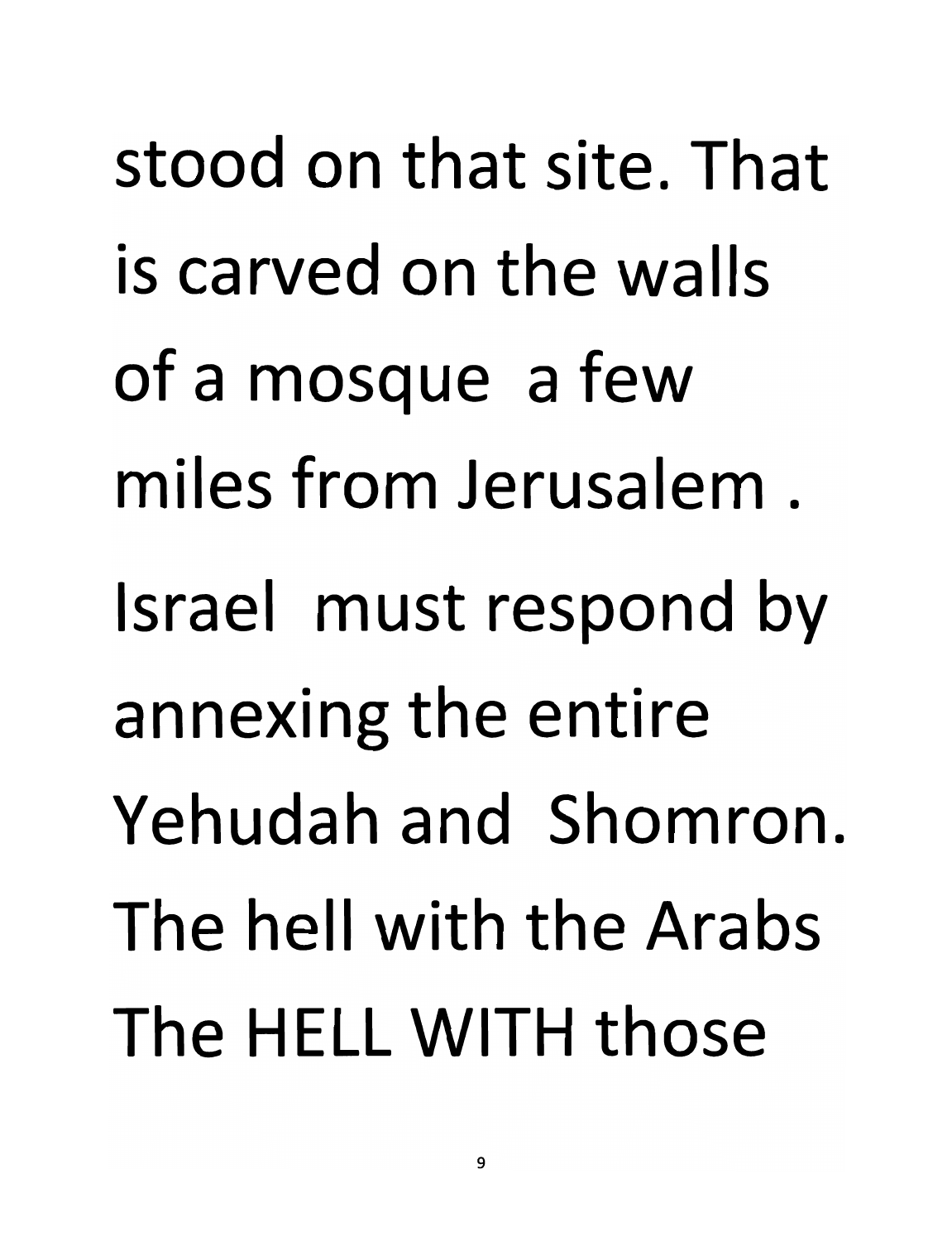Europeans who will holler and complain. Those who can't bite holler and threaten . No one will do any thing. Not one European will risk their life for the Palestinians, Tehilim Chapter 15:1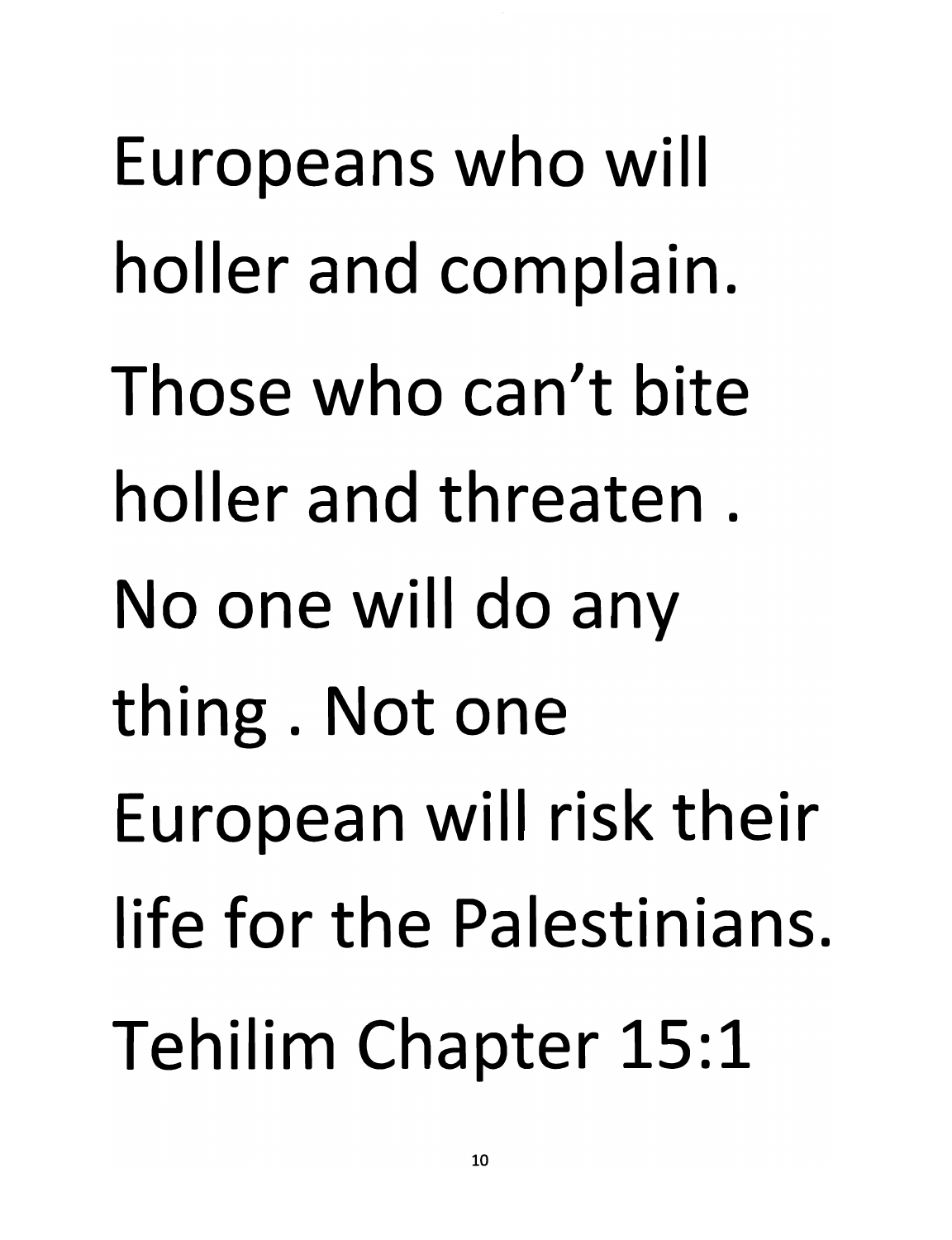*Mizmor Ledovid.... King David expressed his praise and recognition for the source of all life-God. Commentary. Prayer in essence has multiple purposes.[l]a human being the embodiment*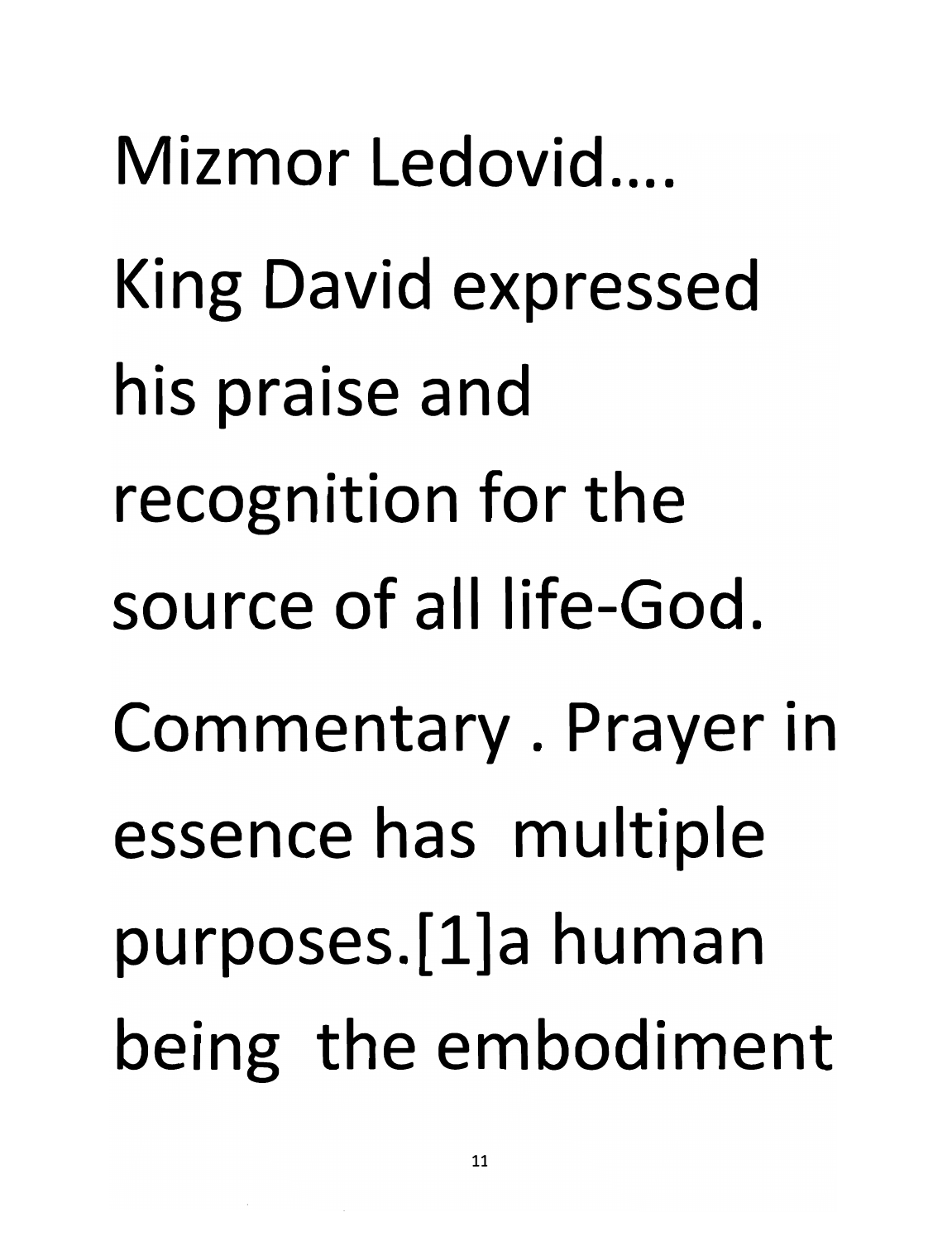*of miracle of miraclesvoices his thanks to God for the miracle of life-birth and survival[2] Prayer is also an opportunity to beg our Father in heaven for his help that our endeavors be*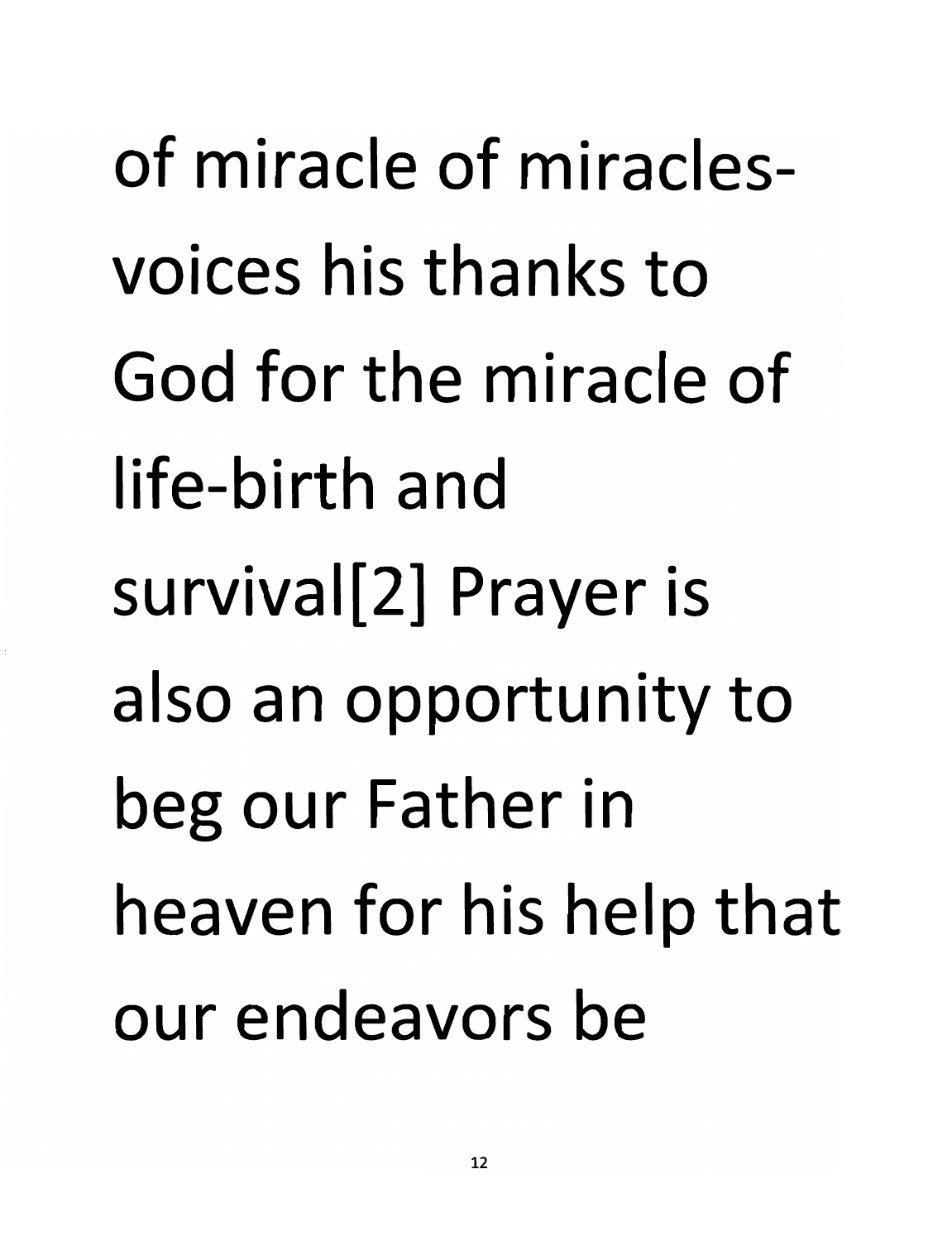*successful. Man must do must act must advocate. God will not do it for him /her. God will assist. There exists an enigma about the relationship between man and God . In a universe created by*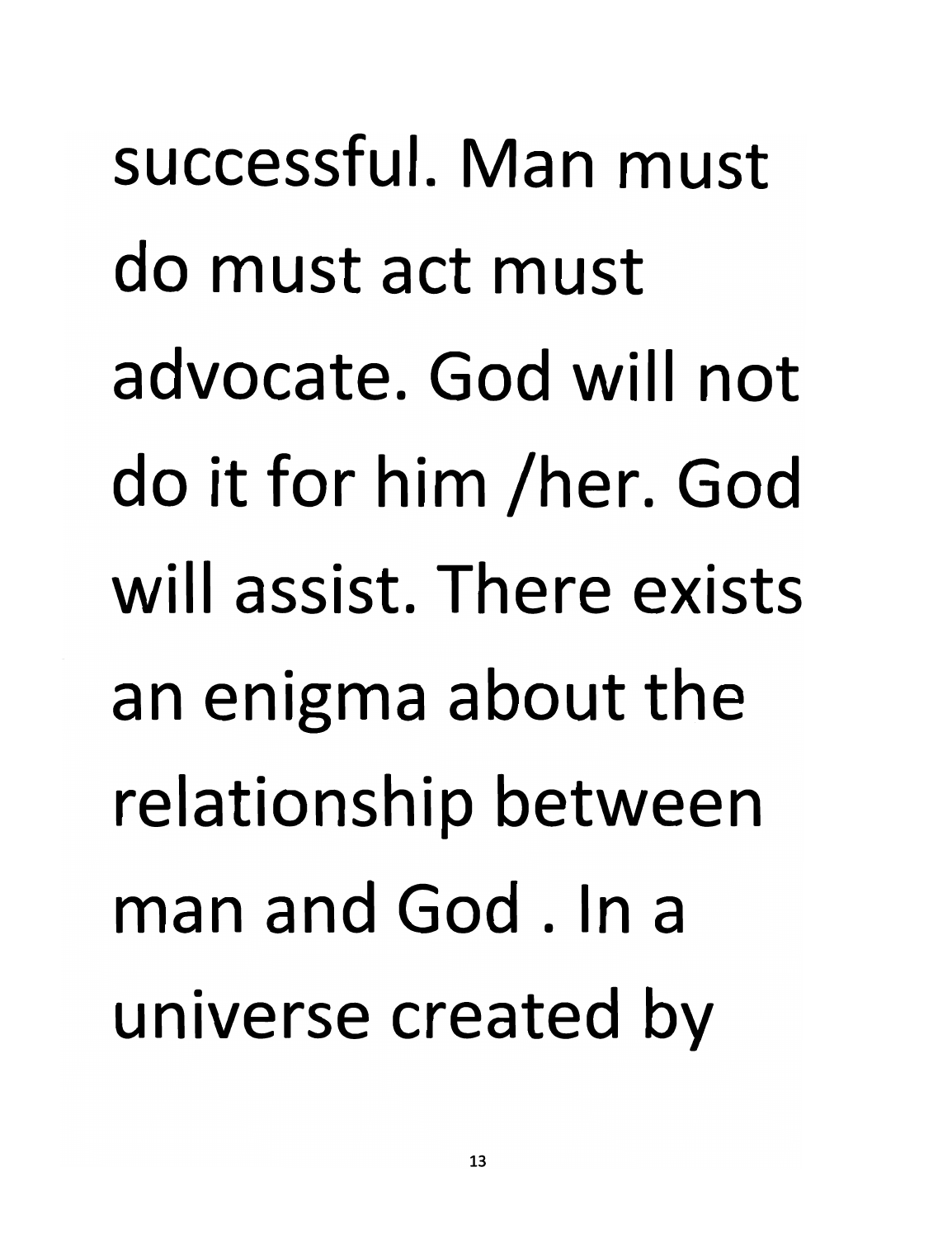God free will is God's gift to man. Man can use his free will to be the copy of God in his /her behavior toward other humans and animals. Or man can elect to be the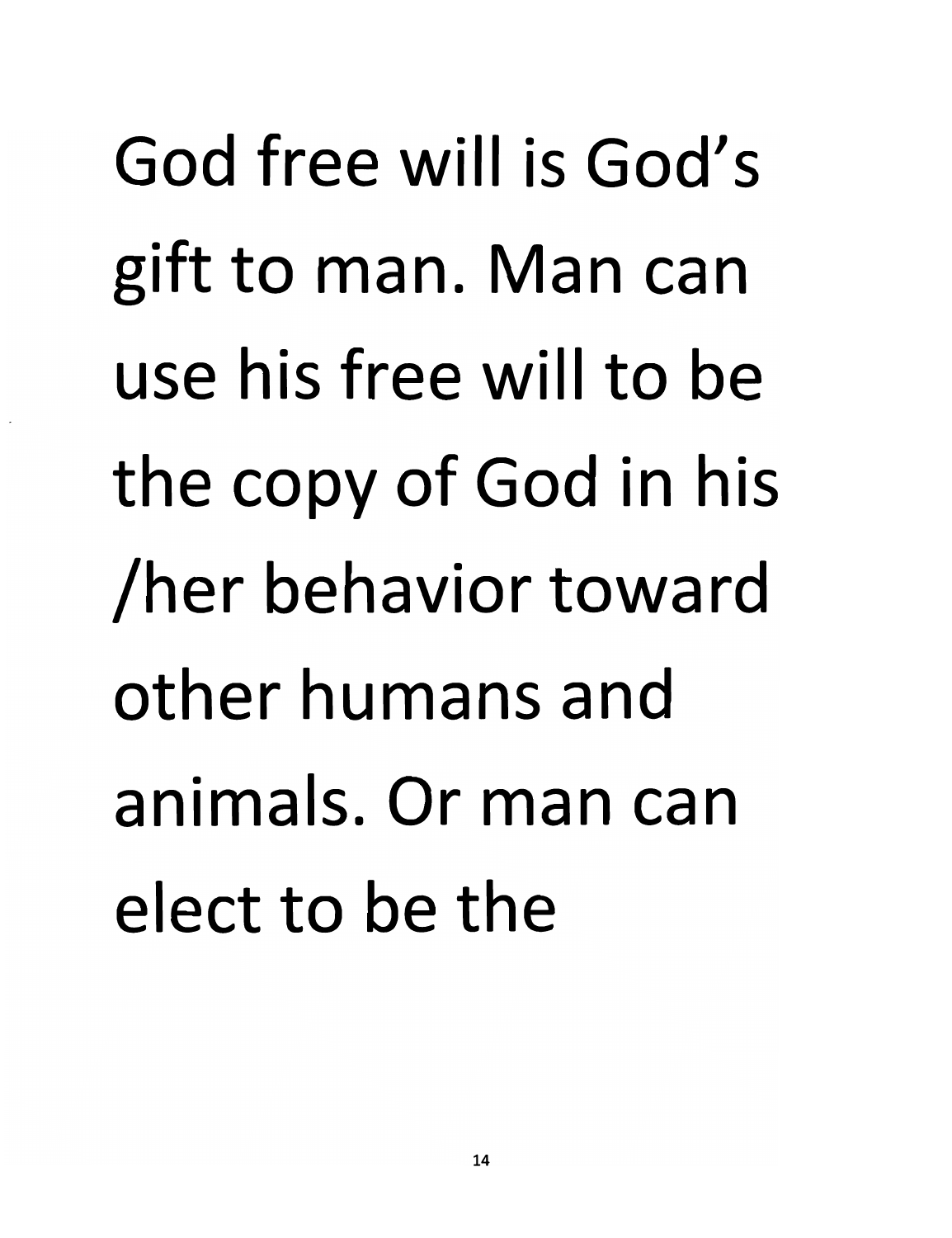anti-god. Man has the power to destroy the world -with atomic and non conventional weapons. What happens when man turns into Satan God certainly has the power to over power such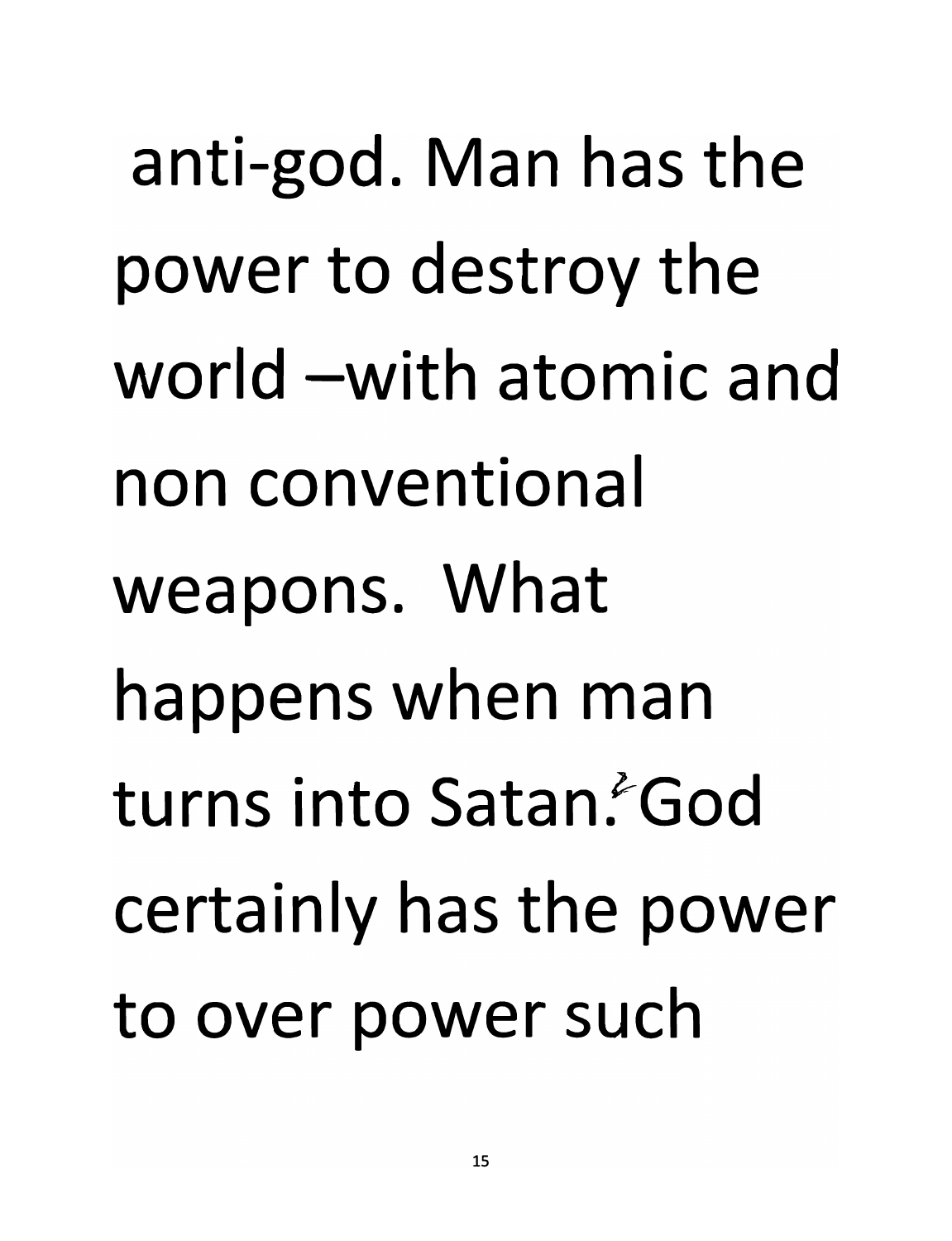*Satanic man. However not always does God intervene. The holocaust when 6 million Jews and 1 million Jewish children were exterminated by the Nazis with the blessing of all the*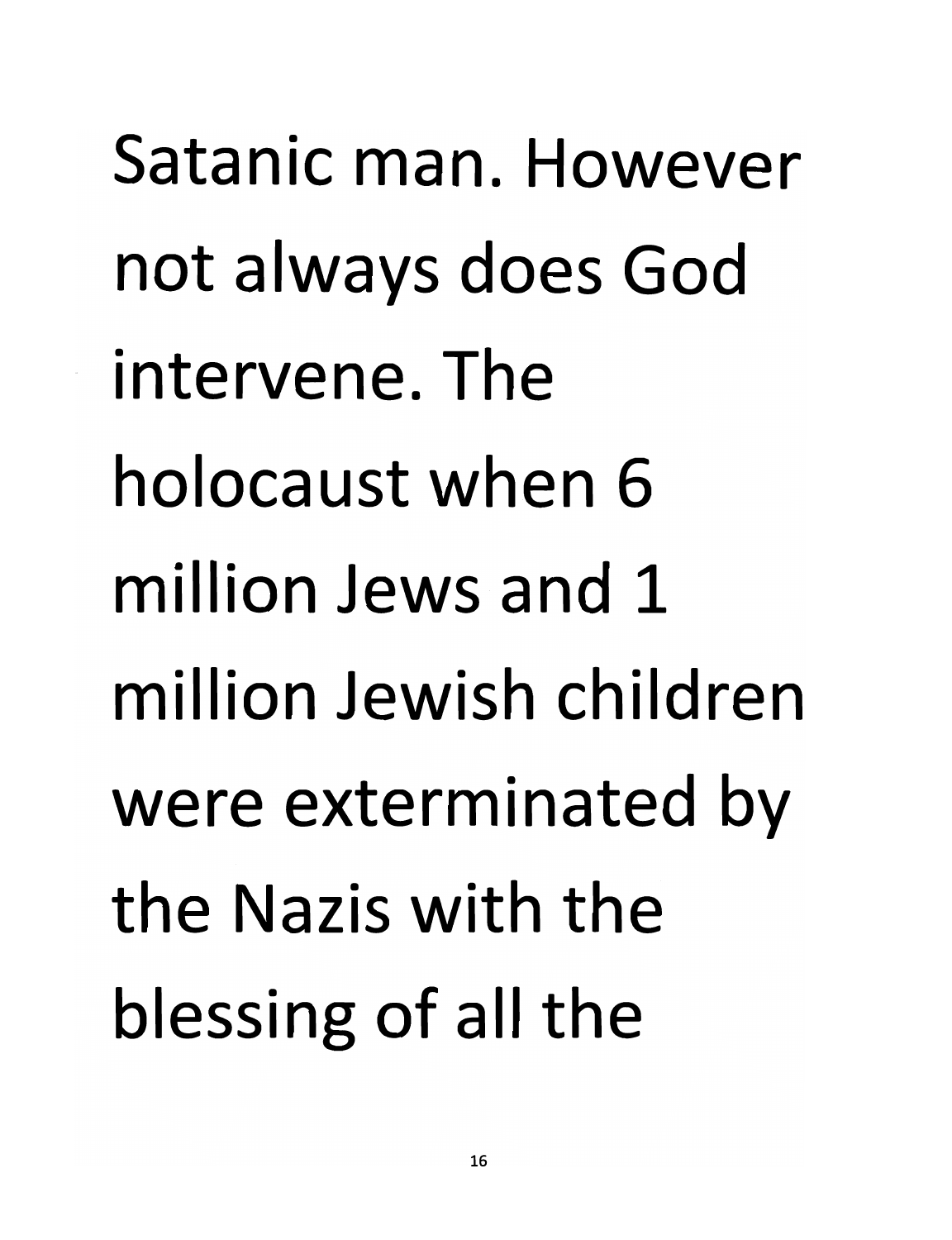Europeans and the Roosevelt administration is a prime example of God's decision not to interfere with the free will of the Satanic Nazis and Europeans.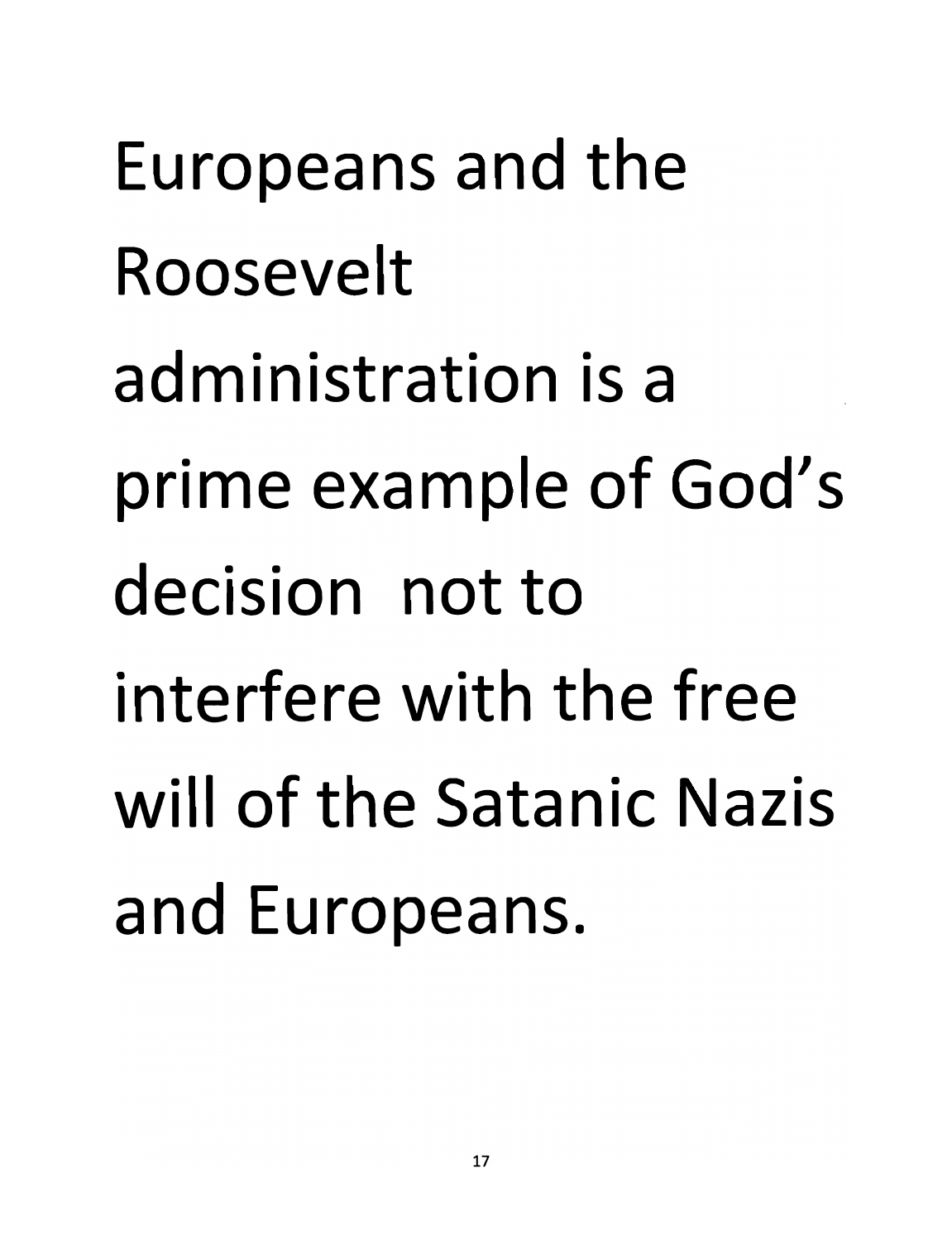*The defeat of the Nazis and the resurrection of the State of Israel after 2000 years and the survival the last 67 years of Israel is an example that the Providence of God*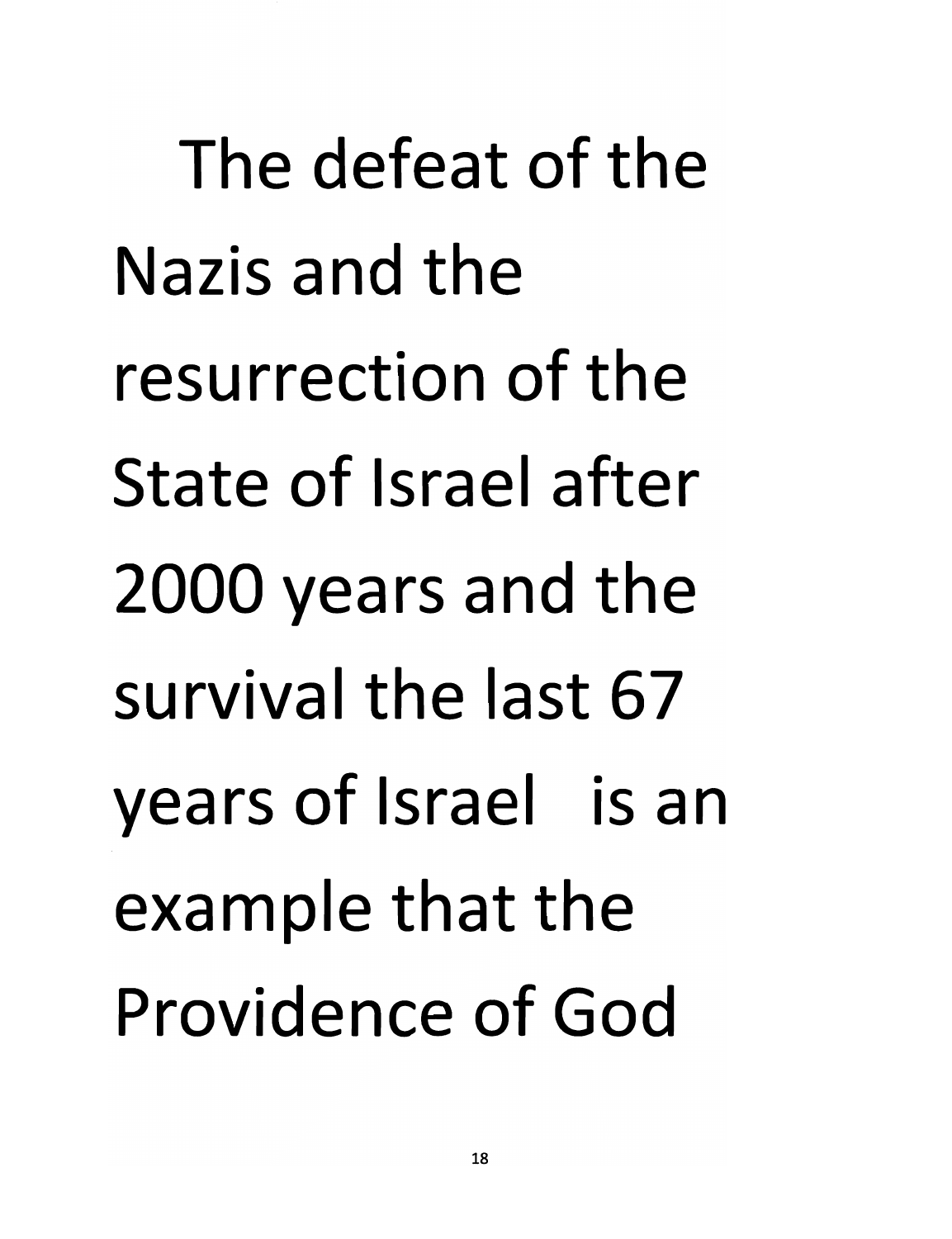*exists and does intervene for His children.*

*However, the ways of God remain an enigma. Man in order to survive must be the actor and active force . One must behave that one is on*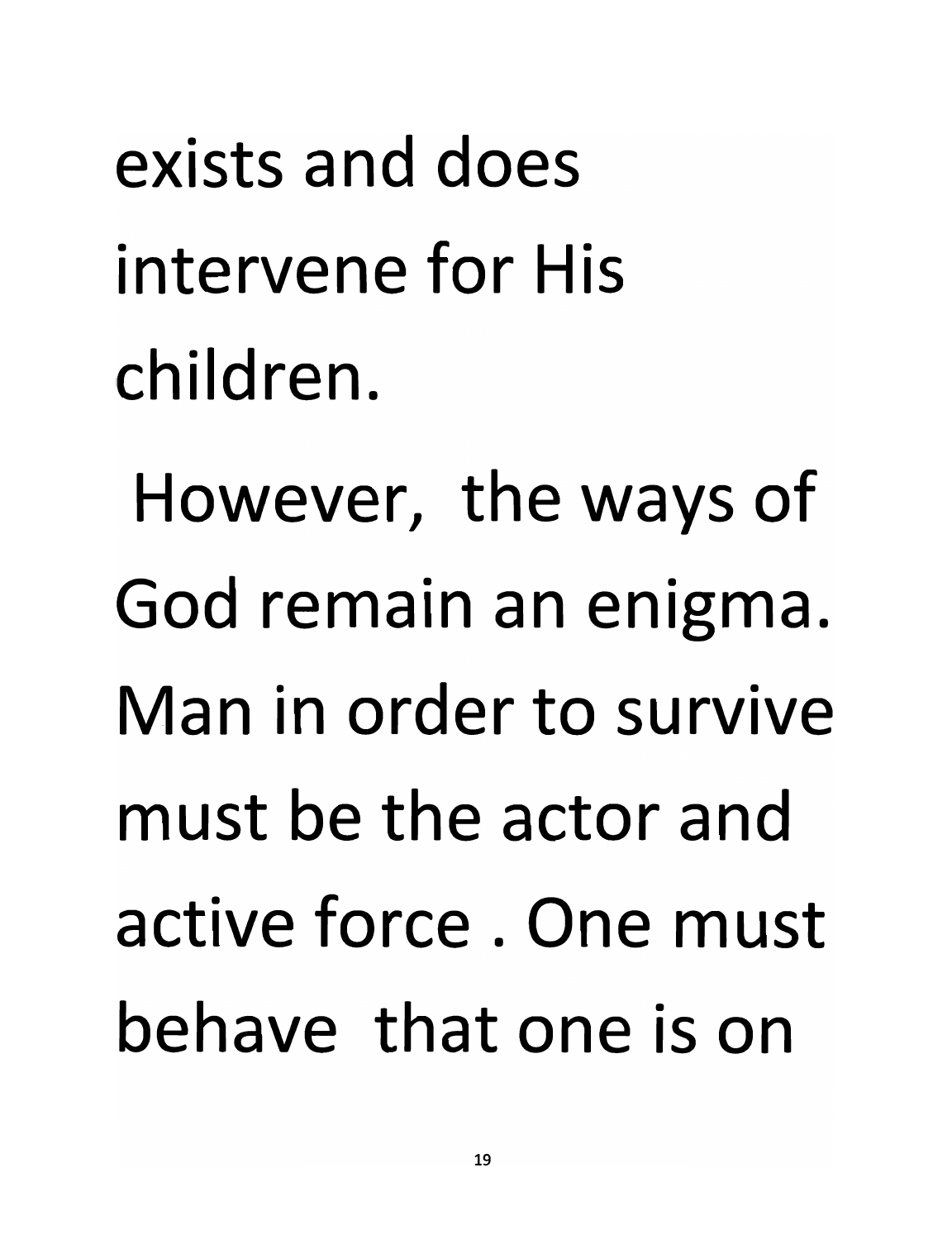his own. One can never factor in Divine help. No one today knows when God will decide to intervene. Prayer to God is a duty dictated by Halacha. We pray because we must. We can not for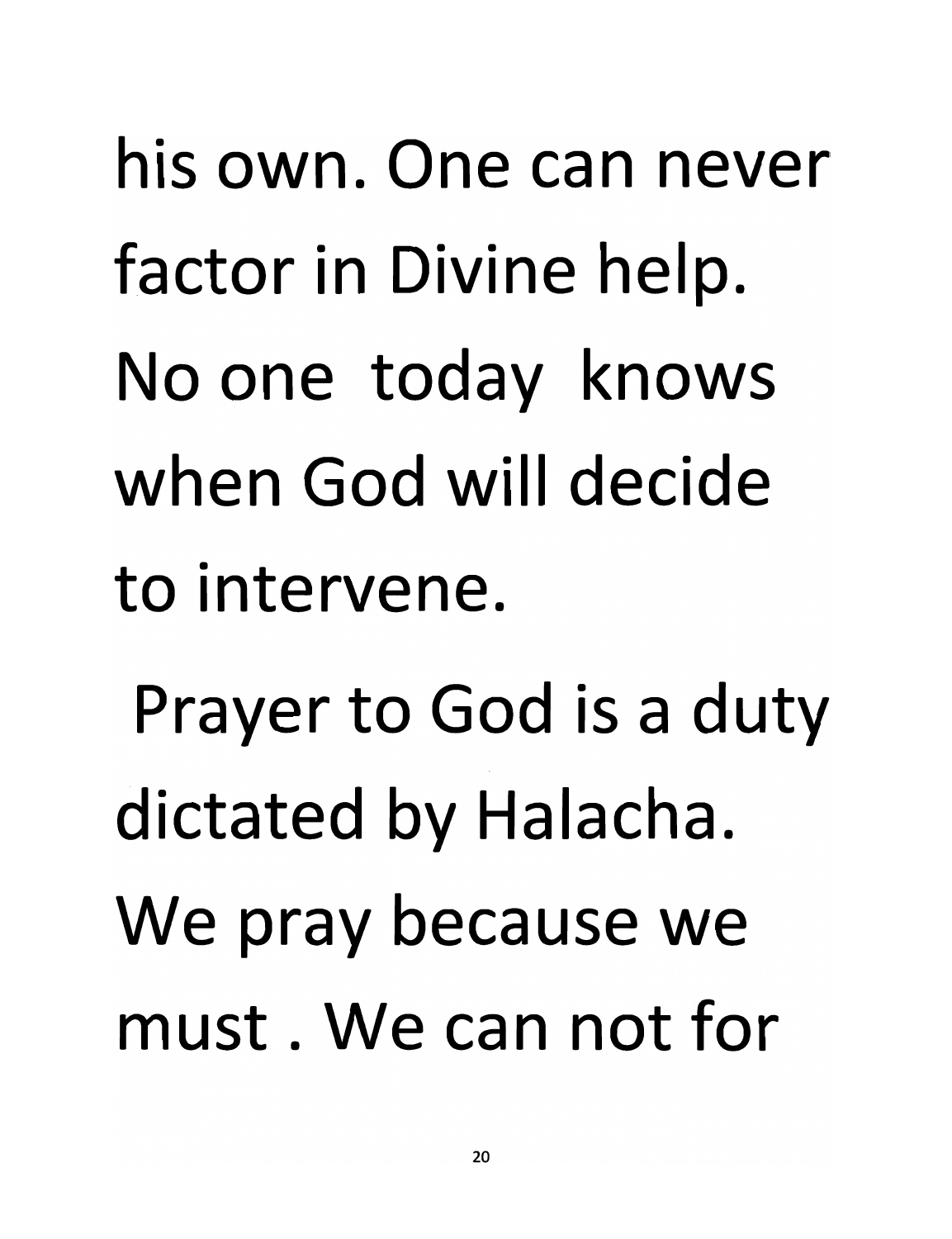one moment relax our own efforts to solve our own problems.

With such an ideology one will not lose faith when God forbid God does not come to the rescue. One must plan what one will do in the